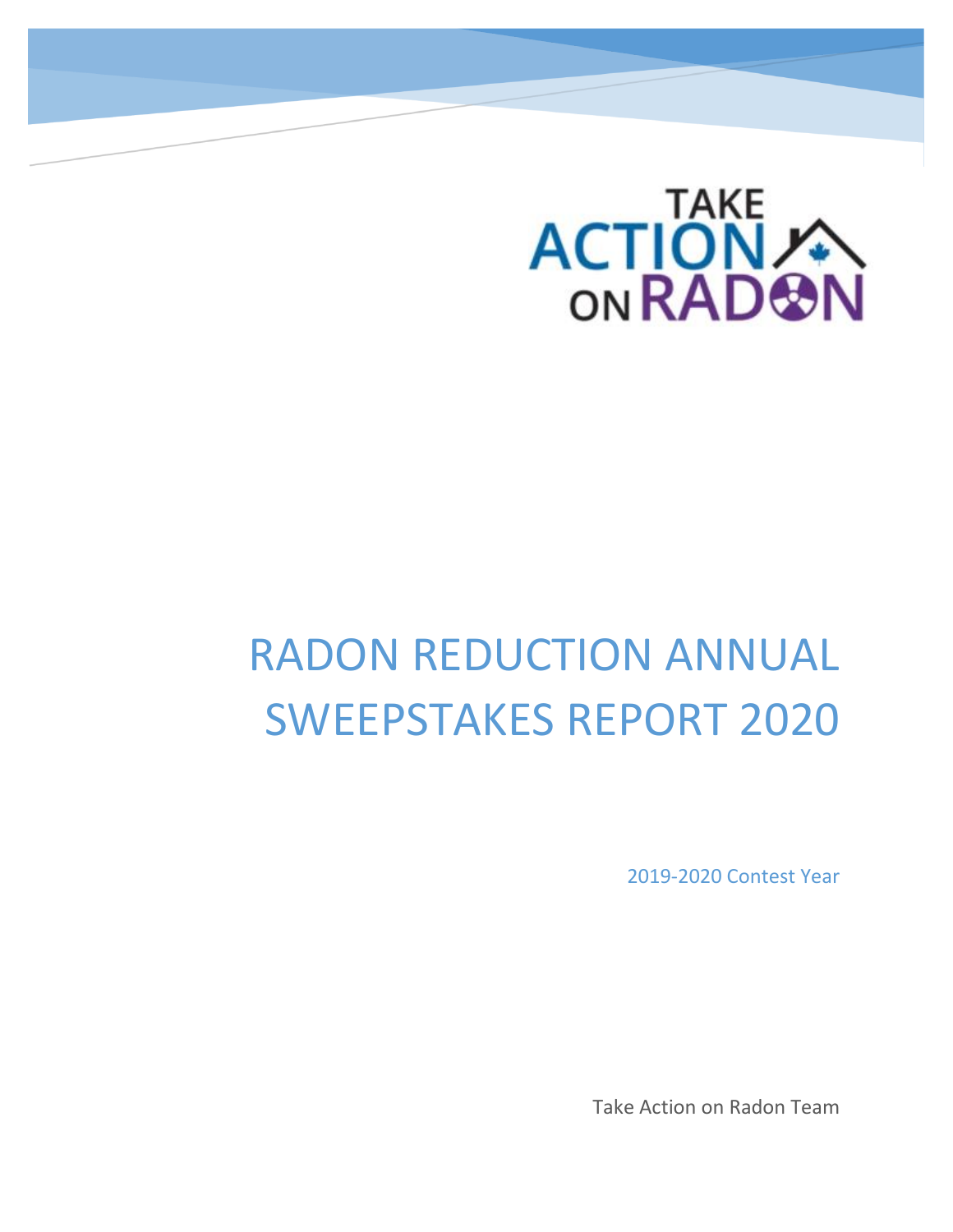

# Table of Contents

4 Donald McClintock Bay<br>Winnipeg, MB R2G 3N3<br>**T** 204 798-9649

info@takeactiononradon.ca<br>info@occupetoiduradon.ca

www.TakeActionOnRadon<br>www.OccupeToiduRadon





**Canadian Société<br>Cancer canadienne<br>Society du cancer** 



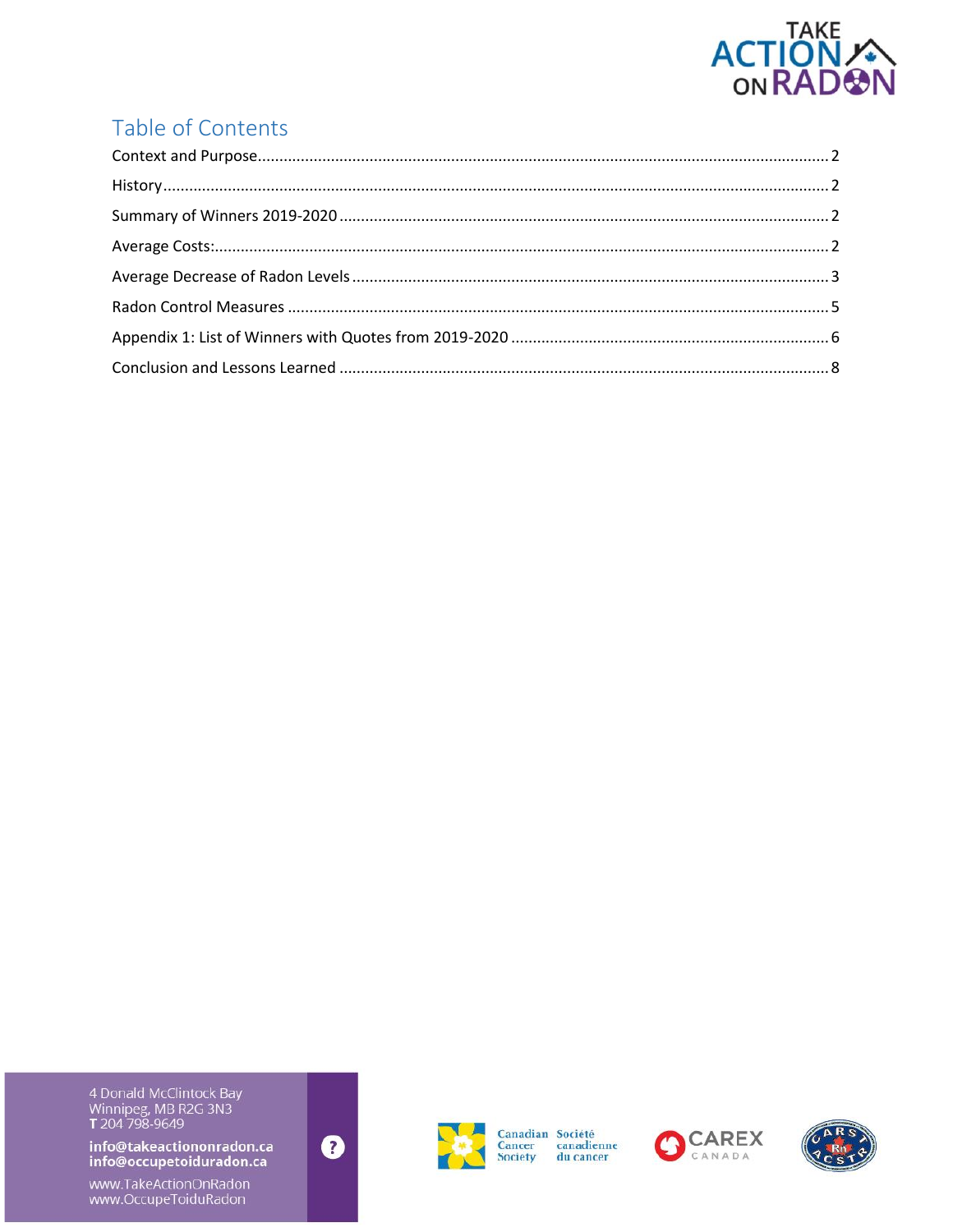

# <span id="page-2-0"></span>Context and Purpose

The Radon Reduction Sweepstakes is a Canada-wide contest run by Take Action on Radon (TAOR) in conjunction with the Canadian Association of Radon Scientists and Technologists (CARST). The contest provides 10 prizes of up to \$1,000 each to homeowners who have tested their home for radon and used a C-NRPP professional to reduce levels to below Canada's recommended guideline of 200 Bq/m<sup>3</sup>. A key part of TAOR's mandate is to encourage Canadians to *take action* on radon*,* and the Sweepstakes does just that with the possibility of a cash reward.

## <span id="page-2-1"></span>**History**

The Sweepstakes began in 2017 with the first year's prizes awarded in November 2018. In the first year, the prizes were distributed by region across Canada with 2 prizes per each of the 5 regions. Due to special licencing requirements, Quebec was not included in the first year, however they have been included as their own region each year thereafter. The regions were therefore expanded to 6 regions and defined as: BC and Yukon; Alberta and Northwest Territories; Manitoba and Saskatchewan; Ontario; Quebec; and Atlantic and Nunavut. The sweepstakes continued to have 10 awards of \$1,000 and the prizes were distributed with 1 prize per each of the 6 regions with the final 4 prizes being drawn from all remaining entrants.

TAOR produced a report in September 2019 summarizing the first two years of the entries. This current report presents a summary of information from the entries for the contest which ran from 2019 through 2020, which was the third year of the sweepstakes.

# <span id="page-2-2"></span>Summary of Winners 2019-2020

The 2019-2020 contest winners were drawn at random and announced online in September 2020. Each contest winner was notified, and prize money was sent directly to the winners. Whenever possible, photos were taken by the winners of themselves and/or their families. Each winner was interviewed and their testimonial of testing and reducing radon can be found along with the full list of names and regions in Appendix 1. These are 10 more inspiring stories of Canadians who have tested and reduced their radon to add to the 20 testimonies from the September 2019 report.

# <span id="page-2-3"></span>Average Costs:

One of the most oft-quoted pieces of information to come out of the Radon Reduction Sweepstakes is the average cost of a mitigation system. Although the specific amounts vary from year to year, the range of costs consistently averages around \$2,700. The average cost in each region from 2017-2018 ranged from \$2,310 to \$3,035 and in 2018-2019 they ranged from \$2,575 to \$3,466. The cost of mitigation systems was collected from all entries, as summarized in the Table 1.

4 Donald McClintock Bay Winnipeg, MB R2G 3N3<br>T 204 798-9649

info@takeactiononradon.ca info@occupetoiduradon.ca

www.TakeActionOnRadon www.OccupeToiduRadon







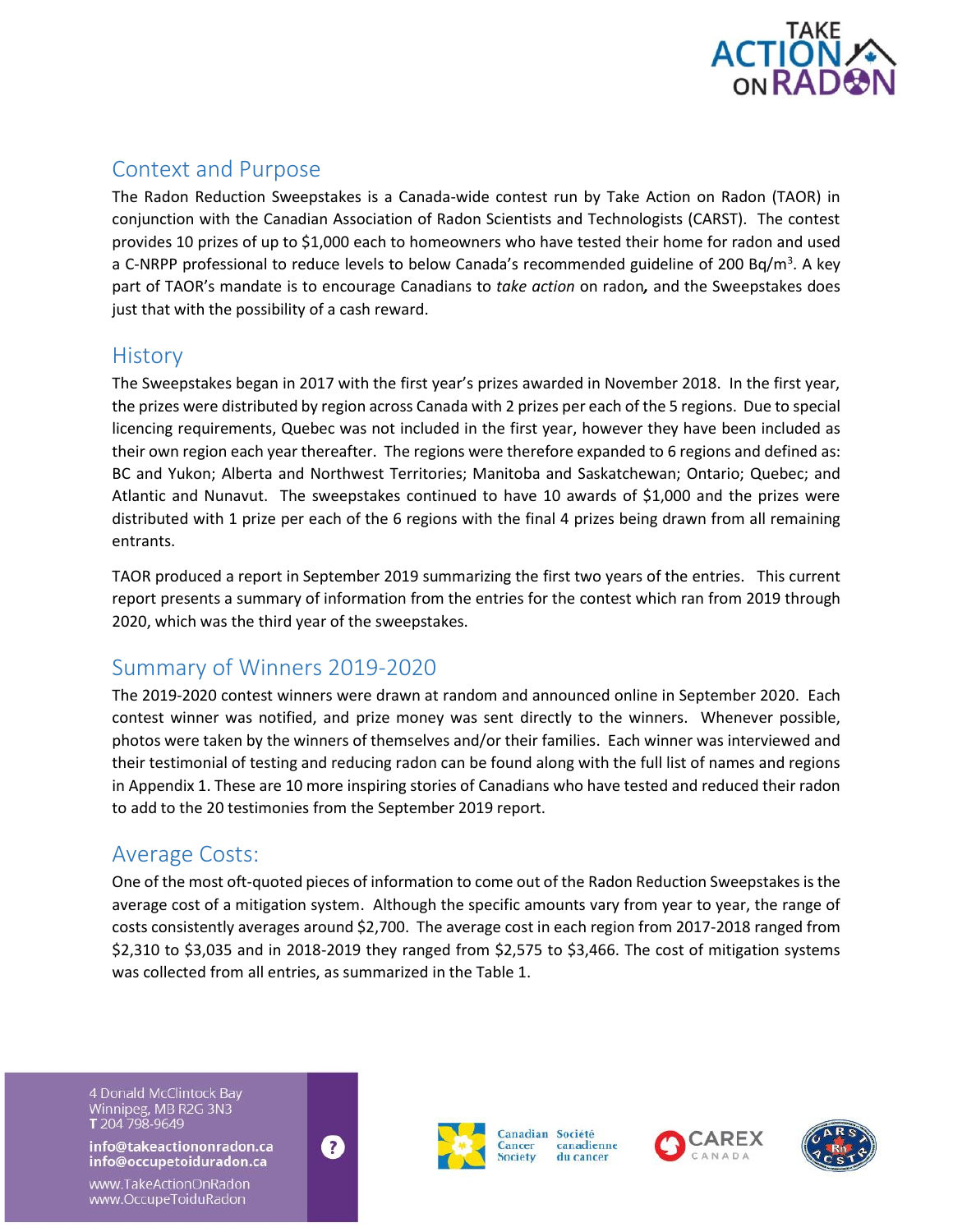

|                             | # of           |                     |                     |                    | # of Different<br><b>Mitigation</b> |
|-----------------------------|----------------|---------------------|---------------------|--------------------|-------------------------------------|
| Region                      | <b>Entries</b> | <b>Average Cost</b> | <b>Highest Cost</b> | <b>Lowest Cost</b> | <b>Professionals</b>                |
| BC/Yukon                    | 22             | \$3,297             | \$9,094.10          | \$230.00           | 6                                   |
| Alberta/NWT                 | 57             | \$2,601             | \$10,671.76         | \$1,086.25         | 4                                   |
| Manitoba/Saskatchewan       | 137            | \$2,823             | \$5,200.00          | \$355.00           | 10                                  |
| ON.                         | 8              | \$2,309             | \$2,880.00          | \$1,600.0          | 5                                   |
| QC                          | 9              | \$2,051             | \$2,235.00          | \$1,500.00         | 3                                   |
| <b>Atlantic and Nunavut</b> | 23             | \$2,234             | \$5,175.00          | \$1,043.48         | 5                                   |
|                             | 256            | \$2,718             | \$10,671.76         | \$230.00           | 32                                  |

#### *Table 1: Average Cost of Radon Mitigation System per Region, 2019-2020*

As shown in table 1, the average cost of a radon mitigation system was once again very close to \$2,700, with the highest average cost found in BC at approximately \$3,300, and the lowest average cost found in Quebec, at approximately \$2,050.

## <span id="page-3-0"></span>Average Decrease of Radon Levels

The primary goal of TAOR is to reduce Canadians' exposure to the radioactive effects of radon, and one way to measure that is to ensure that the steps Canadians are taking to reduce radon levels in their homes are effective. The data from the 100 Radon Test Kit challenge is provides a measure of the effectiveness of radon mitigation systems across the country.

Each contest participants submits their pre and post mitigation radon levels. These post-mitigation measurements are typically based on the short-term measurements conducted after the radon mitigation system were installed. Sometimes, the participant does not provide this information because they apply for the contest before receiving these results.

From the 2018-19 report entries (see September 2019 publication) we saw reductions from levels as high as 3,700 Bq/m<sup>3</sup> to average reduced levels of 35 Bq/m<sup>3</sup>, with an average reduction of 91%. Table 2 presents the data from the 2019 – 2020 contest year and includes data from all participants who were able to provide both pre and post mitigation levels.

4 Donald McClintock Bay Winnipeg, MB R2G 3N3<br>T 204 798-9649

info@takeactiononradon.ca info@occupetoiduradon.ca

www.TakeActionOnRadon www.OccupeToiduRadon







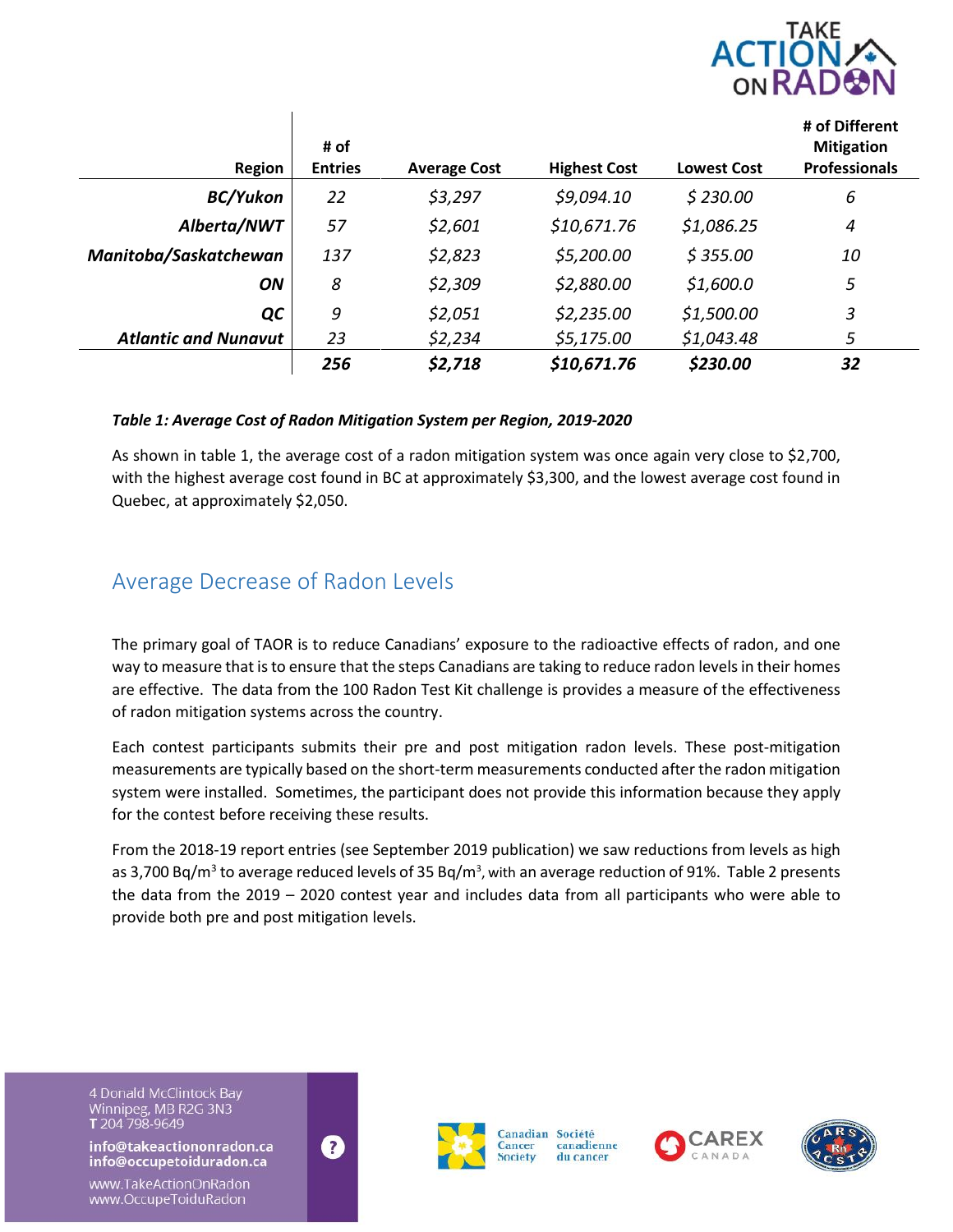

|                         | # of           | <b>Highest</b>     | Average<br><b>Reduced</b> | <b>Average Percentage of</b> |
|-------------------------|----------------|--------------------|---------------------------|------------------------------|
| <b>Region</b>           | <b>Entries</b> | <b>Radon Level</b> | <b>Radon Level</b>        | <b>Reduction</b>             |
| <b>BC/Yukon</b>         | 21             | 1056               | 50                        | 90%                          |
| Alberta/NWT             | 50             | 900                | 25                        | 93%                          |
| Manitoba/Saskatchewan   | 128            | 2800               | 37                        | 92%                          |
| ON                      | 7              | 1700               | 15                        | 97%                          |
| QC                      | 9              | 800                | 63                        | 88%                          |
| <b>Atlantic/Nunavut</b> | 22             | 1513               | 38                        | 92%                          |
|                         | 237            | 2800               | 36                        | 92%                          |

*Table 2: Reduction in Radon Levels 2019-2020*

Figure 1 presents the pre and post mitigation radon levels for each contest entry as a paired bar chart, with the pre mitigation level shown in blue, and the post mitigation level shown in red. The data was arranged based on the post mitigation radon levels, with the lowest levels on the left and increasing levels to the right. The chart clearly illustrates that there is no correlation between the pre mitigation level and the post mitigation level, which means that even very high radon levels (this chart was cut off at 1000 Bq/m<sup>3</sup>), can be reduced to well below the Canadian guideline level most of the time.



#### *Figure 1: Radon Levels before and after mitigation 2019-2020*

*(data was only included for entries that provided a post-mitigation radon level; chart was cut off at 1000 Bq/m<sup>3</sup> )*

4 Donald McClintock Bay Winnipeg, MB R2G 3N3<br>T 204 798-9649

info@takeactiononradon.ca info@occupetoiduradon.ca

www.TakeActionOnRadon www.OccupeToiduRadon





Canadian Société canadienne Cancer Society du cancer



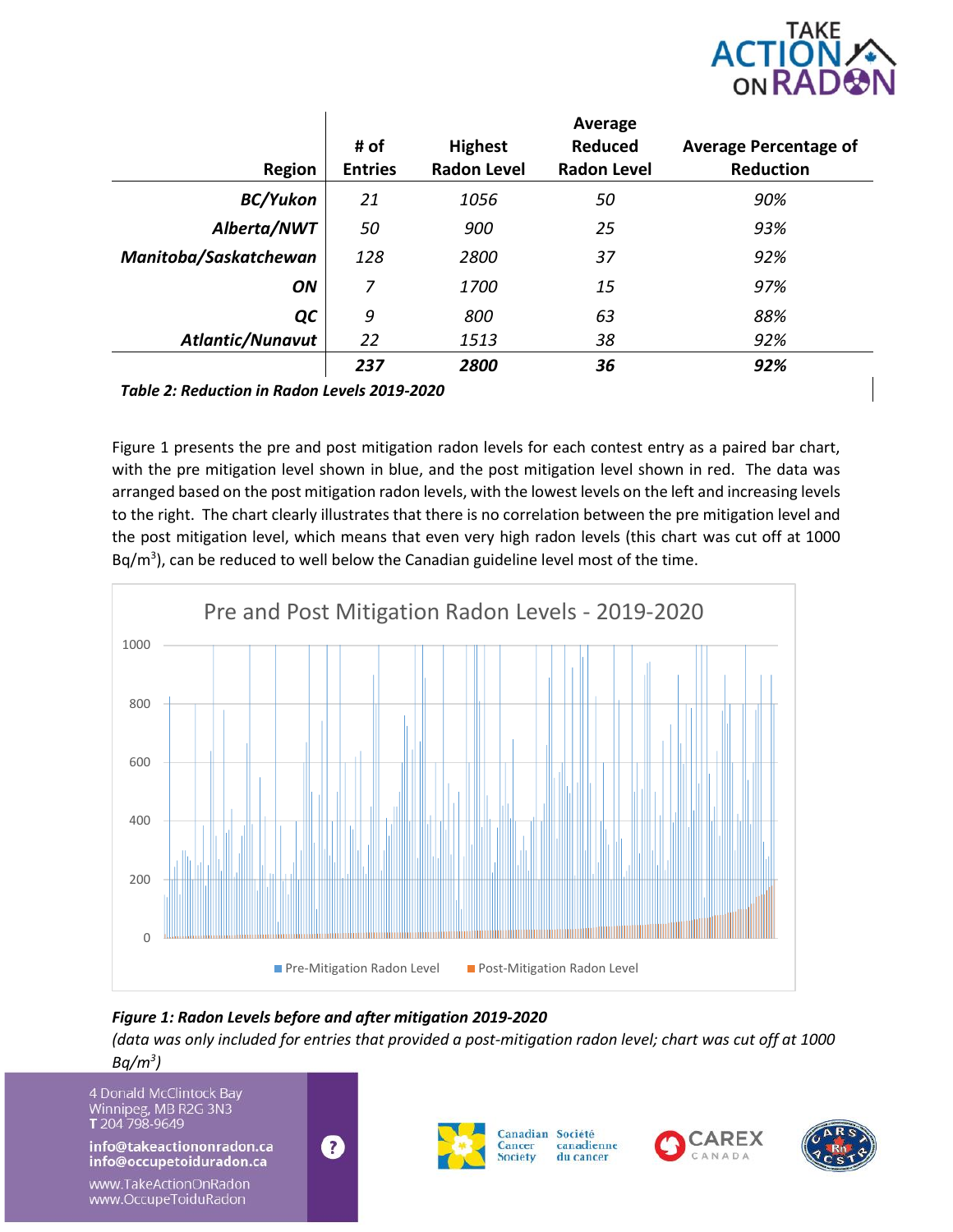

Analyzing the data from Figure 1 reveals that C-NRPP professionals reduced radon levels to below 100 Bq/m<sup>3</sup> over 94% of the time, and to below 50 Bq/m<sup>3</sup> 80% of the time. These levels are well below Canada's action level. The remaining 7% of homes were also lowered to below Canada's action level of 200 Bq/m<sup>3</sup>. These statistics are summarized in table 3, below.

| Post-<br>Mitigation<br>Radon Level | # of participants | $%$ of<br>participants | Min Pre-Mitigation<br>Radon Level | Max Pre-<br><b>Mitigation Radon</b><br>Level |
|------------------------------------|-------------------|------------------------|-----------------------------------|----------------------------------------------|
| $0 - 49$                           | 189               | 80%                    | 57                                | 2800                                         |
| 50-99                              | 33                | 14%                    | 140                               | 2000                                         |
| 100-200                            | 15                | 6%                     | 270                               | 1100                                         |
| Total                              | 237               |                        | 57                                | 2800                                         |

*Table 3: Statistics on Post-Mitigation Radon levels*

# <span id="page-5-0"></span>Radon Control Measures

Radon control measures for new construction are gradually being introduced into the Canadian building code, depending on the jurisdiction. The Sweepstakes offer an opportunity to collect data that may help to measure whether these control measures are making it easier and less costly to mitigate high radon levels.

In the 2019-2020 sweepstakes a question was added about previous radon reduction (control) measures that were included in the house prior to the installation of the full radon mitigation system. Table 4 summarizes the results. Given how few homes included some type of existing radon control measure, it is impossible to draw any conclusions based on the existing data. However, it will be interesting to track this data over the next years of the contest.

| Radon Control/ Reduction measures already in home                     | Number of<br><b>Participants</b> |
|-----------------------------------------------------------------------|----------------------------------|
| House had some type of radon reduction measures previously installed. | 6                                |
| House was constructed with a short radon pipe in the foundation floor |                                  |
| and the mitigation work USED this pipe.                               | 11                               |
| House was constructed with a short radon pipe in the foundation floor |                                  |
| and the mitigation work DID NOT USE this pipe.                        | $\leq$ 5                         |
| House had a radon pipe installed throughout the house exiting outside |                                  |
| already and a fan was added                                           | < 5                              |
| No previous radon reduction measures were in the home                 | 256                              |

*Table 4: Existing radon control measures in participating homes*

Ø

4 Donald McClintock Bay Winnipeg, MB R2G 3N3<br>T 204 798-9649

info@takeactiononradon.ca info@occupetoiduradon.ca

www.TakeActionOnRadon www.OccupeToiduRadon





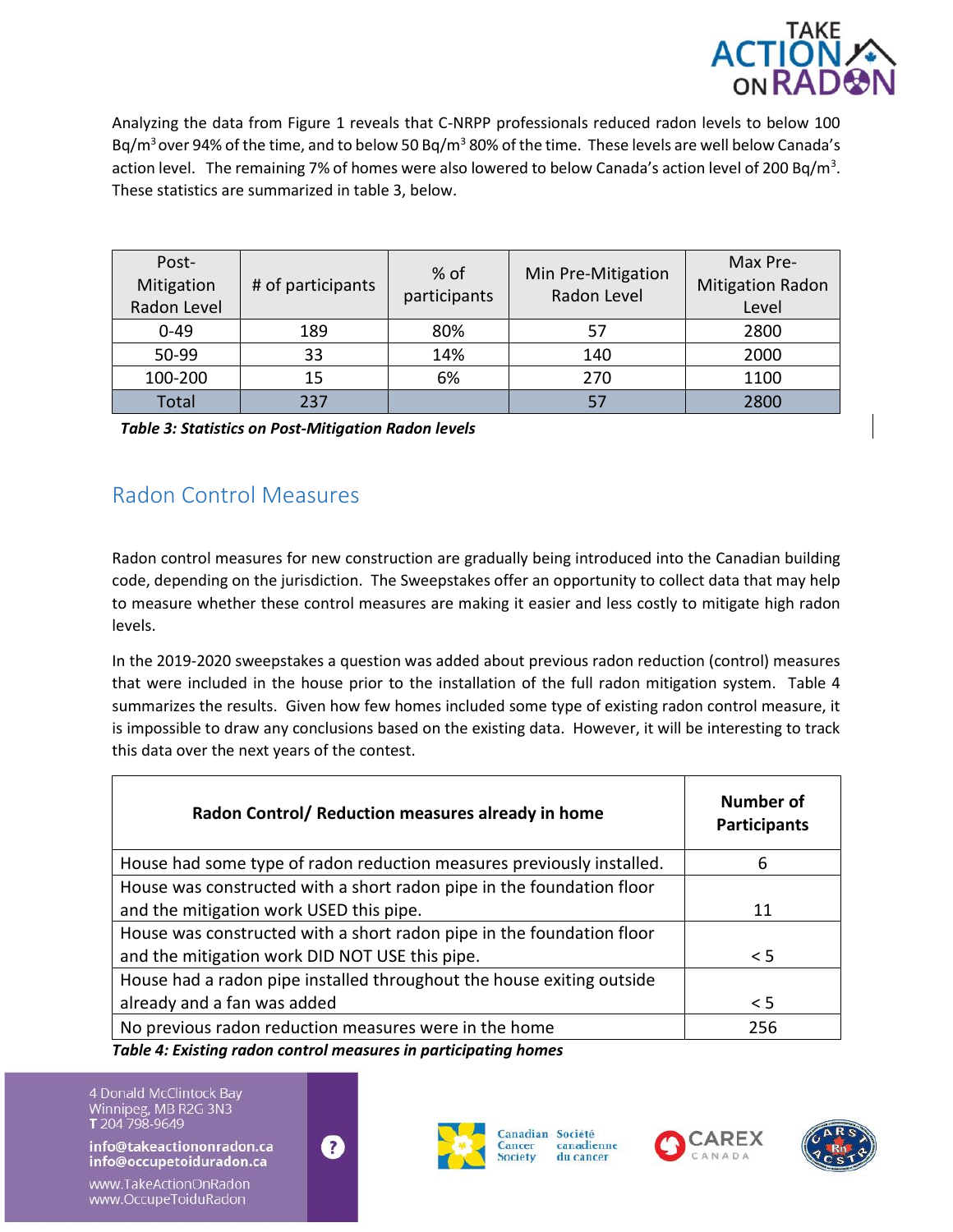

# <span id="page-6-0"></span>Appendix 1: List of Winners with Quotes from 2019-2020

Each of the winners was interviewed over the phone, and excerpts from these interviews were used to draft quotes to help tell the story of their individual experience with radon.

A general lack of radon awareness persists across most regions of Canada. The stories collected from Sweepstakes winners are the best possible Canadian radon stories – these are Canadians from all walks of life who became aware of the health risks posed by radon, tested their homes, and then mitigated their homes when they discovered the levels were high. The stories come from all regions of Canada and, as personal stories, are more compelling than any generic public health messaging can hope to be.

Excerpts from those interviews are as follows:



**Jan Adam King, Salmon Arm, BC**: "Everyone no matter where you live should test for radon. It's one of those invisible things that you can't take for granted that you don't have it. It's something everyone should be checking."

*Winner from BC and Yukon Region.*



**Alex P, Calgary, AB:** Calgary resident Alex wanted to tick a critical task off his to-do list: testing his home for radon, the leading cause of lung cancer in non-smokers. "It was now or never," he says.

Alex was alarmed to discover the radon levels in his home were above Health Canada's recommended levels, and immediately installed a radon mitigation system. "We should have done it sooner. It was so easy to do," he says. "Now we have peace of mind knowing that our home is safe."

*Winner from Alberta and Northwest Territories Region.*



**Stacey Mead, Regina, SK:** "What motivated me to test my home was realizing it was an easy way to protect my family's health. It wasn't enough to be aware of the danger — I had to act on it," Stacey says. "The immediate cost of a radon mitigation system doesn't even compare to the long-term cost."

*Winner from Manitoba/Saskatchewan Region.*

4 Donald McClintock Bay Winnipeg, MB R2G 3N3<br>T 204 798-9649

info@takeactiononradon.ca info@occupetoiduradon.ca

www.TakeActionOnRadon www.OccupeToiduRadon









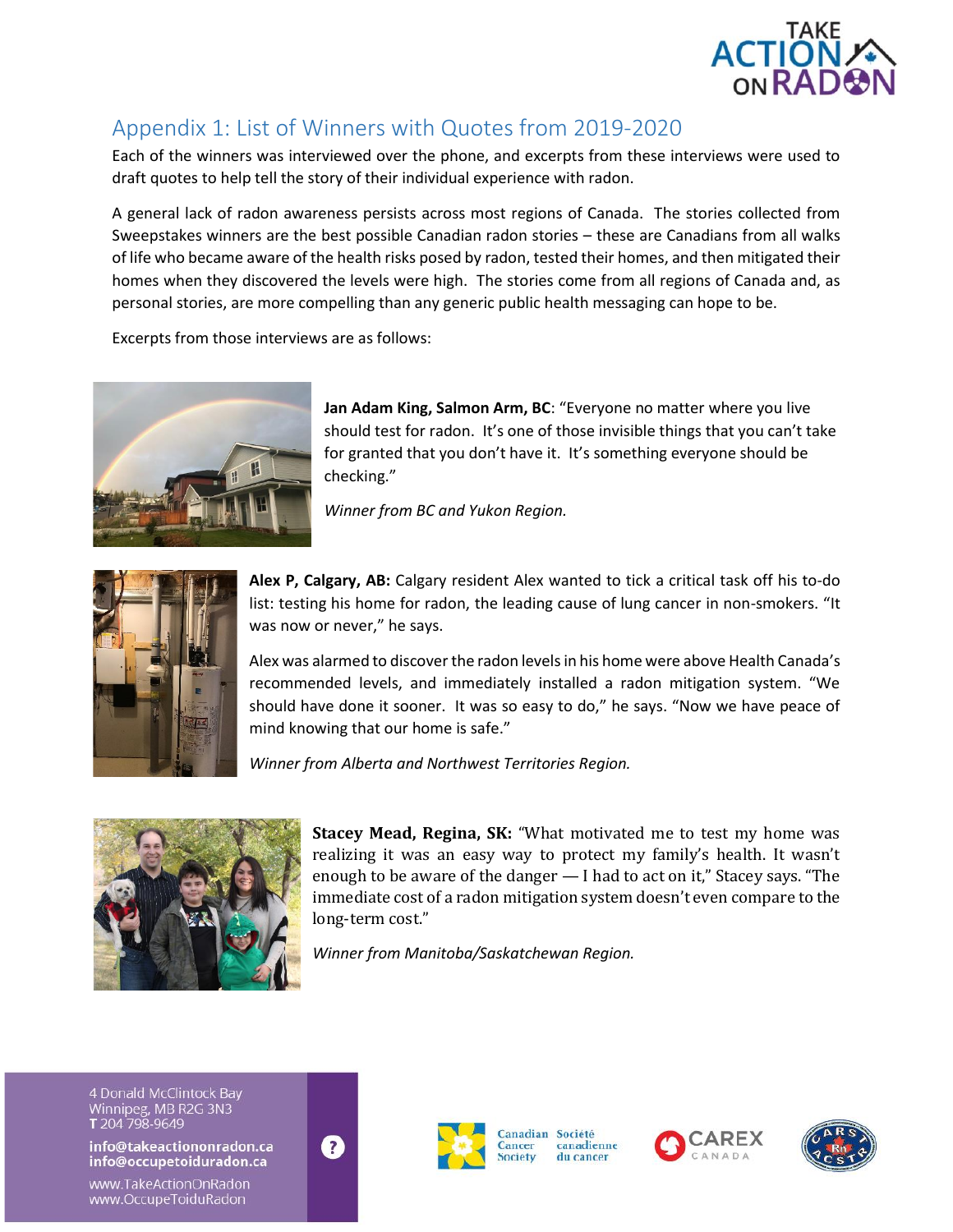



**Alexandra Pulvermacher, Regina, SK:** "If you want to protect your family and stay healthy, testing for radon is something you should do right away. I feel so much better now that it's done and my home is safe," says Alexandra.

*Winner from the remaining entrants.*



**Rob Milne, Regina, SK:** "I think everyone should test their house for radon," says Rob. "Regina has a lot of homes that have high levels, and now that everyone is getting to know about the health risks of radon, it makes sense to do. Especially, if you want to go and sell your house. It will be hard to do if you haven't had it looked after," added Rob.

*Winner from the remaining entrants.*



**Melissa McClement, Regina, SK:** Melissa McClement from Regina, SK was surprised that more people aren't aware of radon. "A friend of mine from work tested and had high levels and so she told me to test as well. It is something that is so prevalent in this area and yet, very few people know about. It is dangerous for your lungs, but also something that is easily preventable. We tested and the mitigation company came out right away to fix."

 *Winner from the remaining entrants.*



**Jeff Szumlanski, Kingston, ON**: "If you wear a seatbelt every time you drive your car, and you get a flu shot. Those are health and safety measures that you take to protect your family. Doing a radon test and mitigation in your home is just like putting on your seatbelt and getting a flu shot."

"There is no vapour barrier under my slab like they require now (in newer building codes), when I found out that it was going to reduce the moisture coming across my slab which would mean less moisture on your windows in the winter, decrease the

musty smell, I would have been convinced to install a radon mitigation system, on top of that, it reduces a cancer causing gas? Installing a radon mitigation system was a was an easy sell for me. "

*Winner from Ontario Region.*

4 Donald McClintock Bay Winnipeg, MB R2G 3N3<br>T 204 798-9649

info@takeactiononradon.ca info@occupetoiduradon.ca

www.TakeActionOnRadon www.OccupeToiduRadon